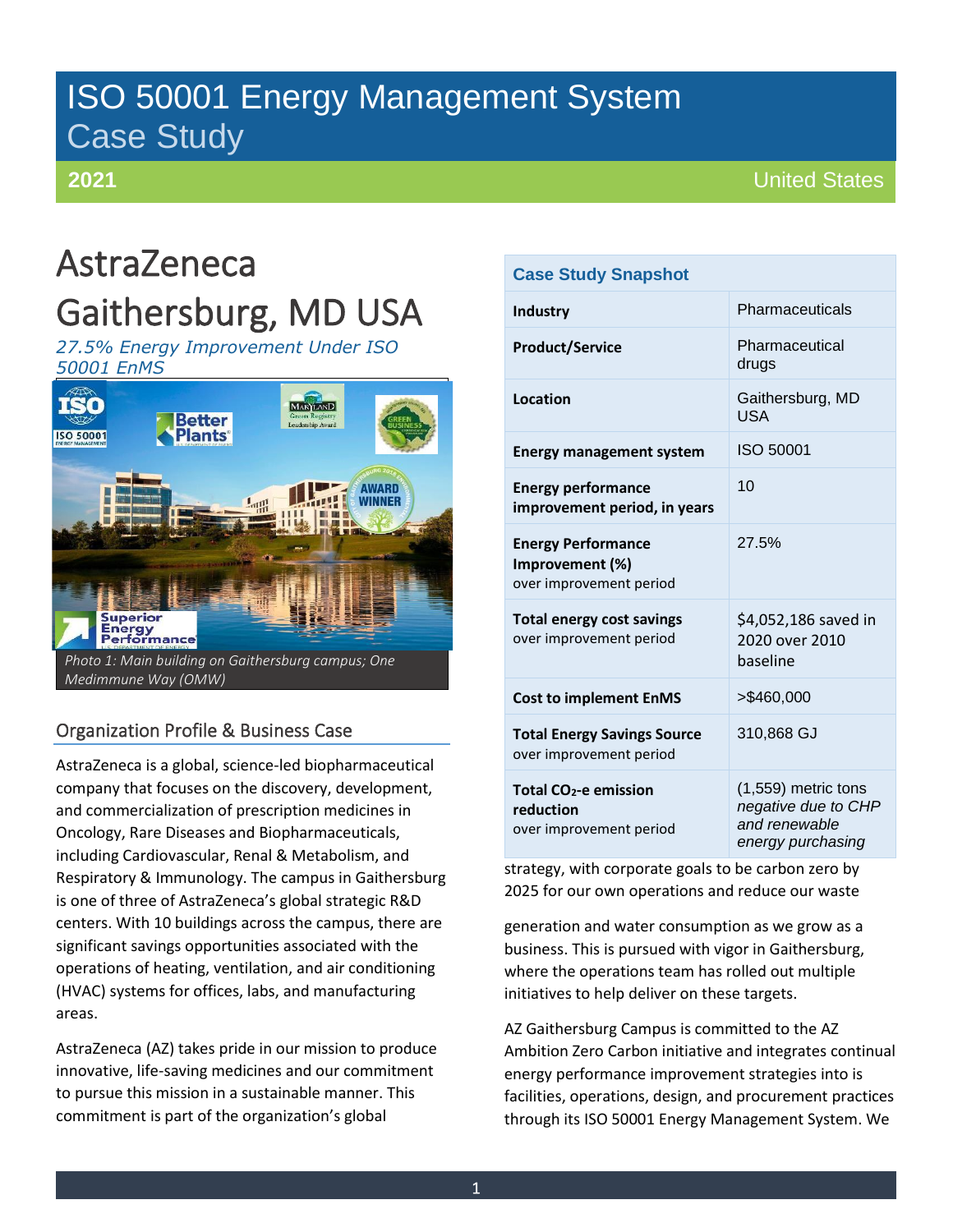**2021 United States**

are dedicated to take climate action now for healthy people and a healthy planet by setting and tracking aggressive energy targets and committing the resources to achieve these goals. The core values of AZ include "doing the right thing" which drives the mission to reduce energy, carbon, water and waste.

A message from our CEO, Pascal Soriot, explains our motivation to act, "Climate change is an urgent threat to public health, the environment and the sustainability of the global economy. Since 2015, we have reduced our greenhouse gas emissions from operations by almost a third and our water consumption by almost one fifth. But now is the time to act even faster and redouble our efforts. The commitments AstraZeneca has made today as part of our 'Ambition Zero Carbon' strategy will enable us to speed up the reduction of our Company's impact on climate and inspire collaboration at a global level to effect policy change."

### Business Benefits

### **Energy Performance**:

In 2010, we pledged to reduce our energy intensity by 25% by 2020 through the US Department of Energy's (DOE) Better Plants® program and reduced 27.5% over 10 years; exceeding our goal by the end of 2020. The team used a DOE regression model to account for weather, production, and other factors outlined in the Do, Check, Act section of this case study. Compared to 2010, we save 94,938,446 kWh/year at the source of generation (power plant) and consume an additional 293,760 therms/year. The increase in natural gas can be attributed to the addition of two combined heat and power (CHP) engines capable of producing 4.8 MW of electricity (photo 2). This energy savings equals \$4,052,186 saved in 2020 compared to 2010 energy consumption. The site purchases 100% renewable electricity with no atmospheric greenhouse gas emissions. We have increased natural gas consumption due to the CHPs, however the plan with Ambition Zero Carbon is to substitute natural gas with 100% renewable sources of heat and power by 2025.



*Photo 2: Inside the CHP engine room*

In 2014, we were the first biopharmaceutical company to receive certification under DOE's Superior Energy Performance® program with 8.5% improvement, and we re-certified to the program at the Gold level for 2020-2023 with a 5.2% improvement. We were the first biotech laboratory facility registered to the ISO 50001 and SEP Energy Management standard and were reregistered in 2020 for the 3-year period through 2023.

In, 2019 we conducted two energy assessments. The first, an ASHRAE Level II audit followed by a Treasure Hunt in partnership with the Department of Energy. Both assessments identified several opportunities and we've instituted a Plan to implement the Energy Conservation Measures identified which will reduce energy costs by ~\$1.5 Million.

The ISO 50001 Energy Management System has driven the delivery of these performance benefits and improved communication between internal teams and site leadership. Another AZ site is independently ISO 50001 certified and a combined effort has led to improved procurement practices across the entire organization.

In addition the many energy benefits relate to ISO 50001 adoption, we observe a culture change aimed toward sustainability. The Gaithersburg campus is proud of our Zero Waste infrastructure but achieving the 85% recycle rate in the most recent quarter could not be accomplished without the participation of all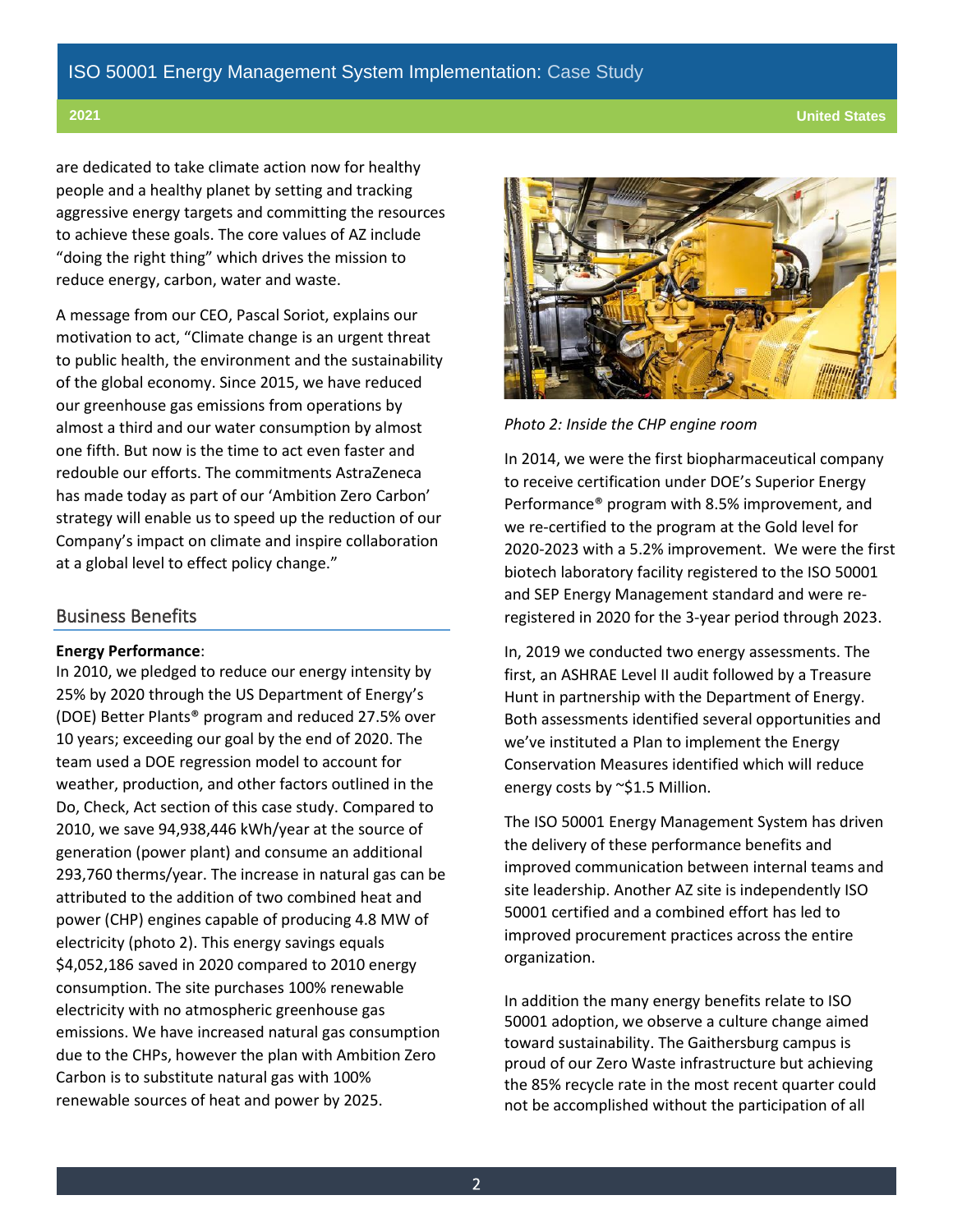employees on campus. The EnMS has benefited other areas for improvement with respect to Greening of Labs, zero waste, and water efficiency projects with an approach similar to ISO 50001.

#### **Cost**:

All values for the cost of the ISO 50001 management system are estimated. The internal/external staff time to develop, implement, and maintain Energy Management System is greater than 1 year at \$80,000/year. The time spent preparing for an audit is one half year to one year or \$40,000-80,000. The cost of monitoring and measuring equipment installed to meet EnMS requirements is \$200,000. The cost of the thirdparty audits is >\$100,000. The EnMS total cost overall is >\$460,000 since its inception. The overall energy cost savings equate to between 25%-50% due to operational savings from energy management and investment in capital projects identified through energy audits.

*"By prioritizing the ISO 50001 Energy Management System in every-day decisions, AstraZeneca's Gaithersburg Campus has improved energy savings, reduced costs, implemented site-wide environmental sustainability programs, and earned the site a Green Lab certification."*

—Joe Ernstberger, Executive Director, Site Operations

#### Plan

#### **Commitment from leadership**:

Sustainability is embedded in operations at the Gaithersburg campus. Governed by senior management and implemented by cross-functional teams, a dedicated Sustainability Group and active employee Green Team, we set and track progress against annual targets which support AstraZeneca's global ten-year commitments. The leadership team made the commitment to the energy policy, continual improvement and set up the program to communicate with the sustainability team quarterly on objective and targets. Finally, there is an AZ global natural resource reduction fund allocated to projects for energy, water,

and waste improvement from which our site has benefited since 2015.

#### **Data**:

Energy types used at the facility are identified and documented in the Energy Monitoring and Measurement Plan. The energy types are updated whenever a new type is introduced. Energy consumption is measured for each energy type using utility bills (Electric and Natural Gas), meters, and/or engineering calculation (Photovoltaics, diesel) and is recorded using an excel spreadsheet (Energy and Water Master Consumption Spreadsheet).

Estimates of consumption by energy use are based on available monitoring data (e.g. Building Management System, Facilities Intelligence Dashboard, Submeter data), facility and equipment knowledge, and outside technical support from consultants/vendors as needed. Additionally, energy uses are identified and quantified by performing an energy evaluation (e.g. ASHRAE Level II audit) to create an energy profile at least once every three years unless there are major changes to energyusing processes at the facility. Records of such evaluations are maintained.

Based on these evaluations, the Sustainability team creates a Sankey diagram as a tool to identify opportunities and choose the Significant Energy Users (SEUs). The projects are chosen based on a prioritization method which incorporates cost, payback, and impact on environment, SEU, and maintenance. The best projects are proposed to an internal fund for energy, waste, and water projects. When funded, the projects are tracked to compare actual to estimated saving.

#### **Targets**:

Objectives and energy targets aligned with corporate policies, legal and other requirements, and the energy policy are defined and documented in the Energy Plan. Objectives and energy targets will 1) be measurable if practical, 2) consider SEUs, and 3) take into account opportunities to improve energy performance and the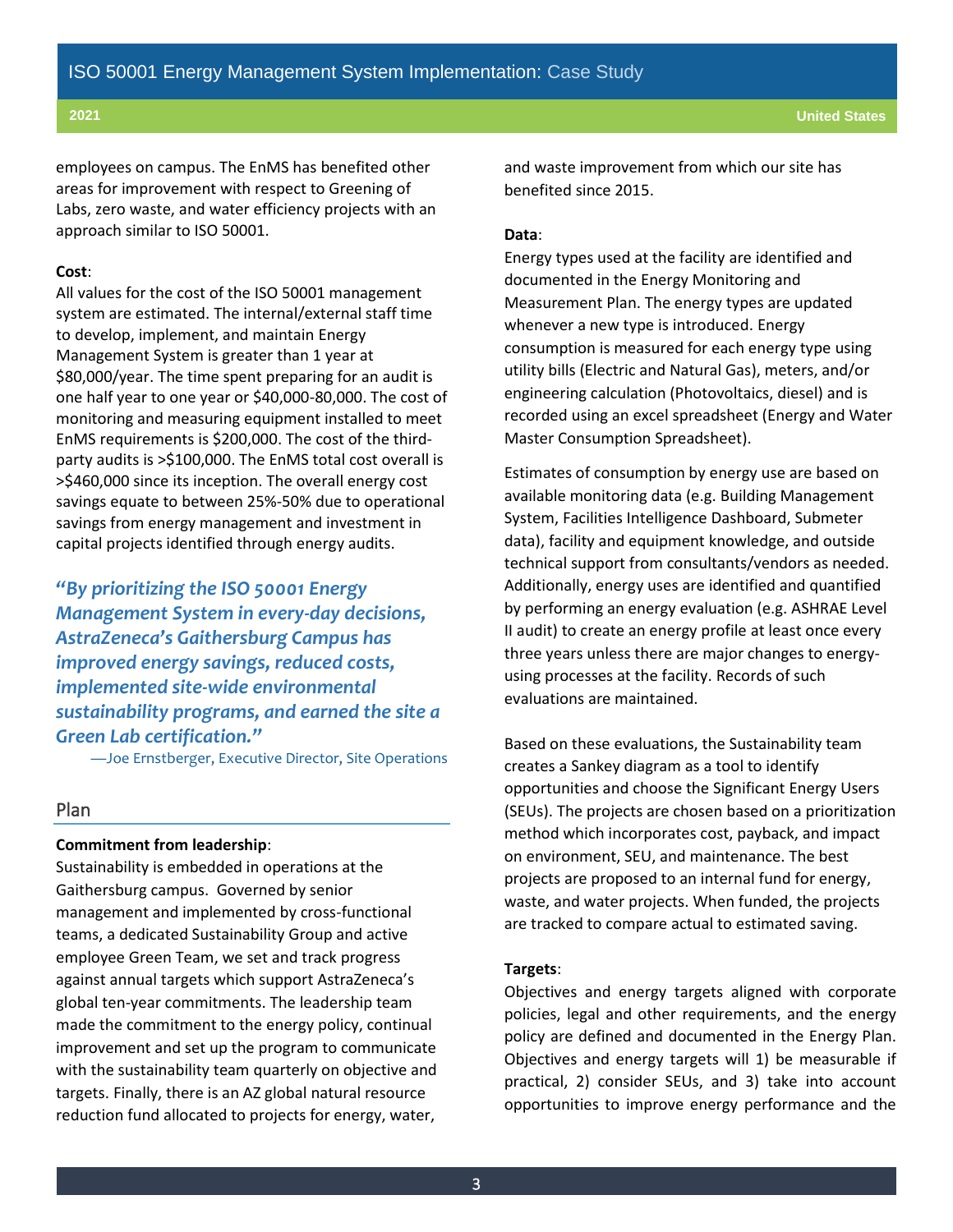EnMS. They will be monitored (at least quarterly), communicated, and updated as appropriate.

### Do, Check, Act

#### **Implementation**:

Planned changes will be evaluated and implemented in a manner that will preserve the control of these operations, including, for example, updating training, procurement, and written information. The consequence of any unintended changes will be reviewed by the Energy, Carbon, Water (ECW) team to evaluate any adverse effect on performance, as necessary. As applicable, AstraZeneca ensures that outsourced SEUs or processes related to its SEUs are controlled. This may include providing specifications to, and communications with, contractors or suppliers.

#### **Top management support**:

During the course of a year, outputs from the management review meeting(s) will include any decisions related to improvement opportunities and the need for any changes to the EnMS including:

- opportunities to improve energy performance
- the Energy Management System Policy;
- the Energy Performance Indicators (EnPIs or Baselines (EnBs);
- any changes to the Superior Energy Performance ISO 50001(SEP) performance level (if applicable)
- any changes to objectives, targets, action plans, and/or other elements of the EnMS; and actions to be taken if they are not achieved,
- opportunities to improve and integration with business processes,
- the allocation of capital and/or resources.
- improvement of competence, awareness and communication, and
- changes related to the SEP Scorecard credits being claimed, as applicable

#### **Energy Performance:**

The E*nergy Monitoring and Measurement Plan* identifies data collected and methods for analysis. Data includes:

- Facility energy consumption.
- Energy consumption related to the SEUs.
- Relevant variables for facility and SEUs.
- ENPIs.
- Operation of SEUs.
- Static Factors as applicable (e.g. Square footage).
- Data needed for Action Plans as needed.

Improvement in energy performance will be evaluated by:

- Comparing the EnPI values against corresponding baselines.
- Reviewing actual versus expected energy consumption.
- Evaluating the effectiveness of action plans in meeting objectives and energy targets.

Records of monitoring and measurement results will be maintained. AstraZeneca will investigate and respond to significant deviations in energy performance and document the results.

The tools used for data collection and storage include Siemens Navigator and a in-house platform known as the Facilities Dashboard. Both retrieve information from the Building Management System (BMS).

#### **Improvement**:

To determine energy performance improvement we use a regression model developed by DOE where the most recent 12 month period is compared to the baseline year. The variables are weather (heating and cooling degree days), water (production metric), and CHP run hours. Electricity and natural gas are individually compared to the variables which offer the best statistical relationship. In 2010, we pledged to reduce our energy intensity by 25% by 2020 through the US Department of Energy's (DOE) Better Plants® program and reduced 27.5% over 10 years exceeding our goal by the end of 2020. Currently, our baseline is 2019 for ISO 50001 and SEP.

#### **Operational control:**

AstraZeneca establishes and maintains a plan for operations and maintenance activities related to its significant energy uses as well as a plan for effectively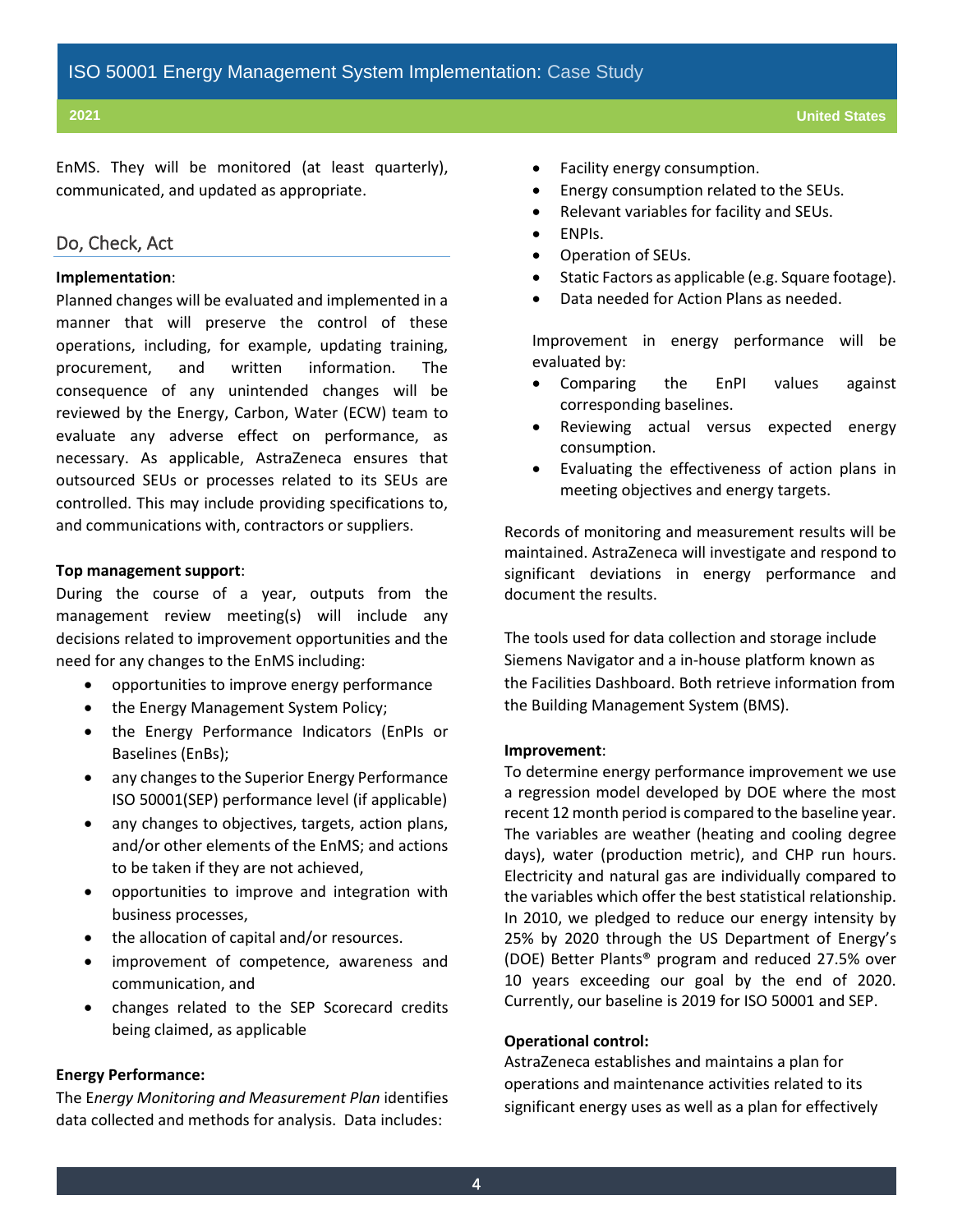managing changes including those resulting from the implementation of Action Plans, Energy Conservation Measures (ECMs) and plans to address any risks and opportunities.

We consider energy performance improvement opportunities and operational controls in the design and/or purchase of new, modified and renovated facilities, equipment, systems and/or processes that will have a significant impact on the facility energy performance over the planned or expected operating lifetime.

There is a mandatory training on the EnMS for all employees, a sustainability wall describing the achievement of the EnMS (photo 3), an active green team from many disciplines, green labs team, and site signage about the EnMS.



*Photo 3: site signage about energy conservation posted on the sustainability wall*

To prepare for an audit, we do an extensive review of EnMS documents, reread the standard, and do a selfaudit amongst the sustainability team members.

## **Transparency**

AstraZeneca reports our sustainability initiatives including ISO 50001 externally and internally:

• Our Gaithersburg campus recently achieved Gold status under AstraZeneca's Green Labs program, demonstrating progress in reducing energy and waste, and alignment with

AstraZeneca's sustainability vision. We completed a benchmark survey in 2019, which provided direction for increasing sustainability across many measures, including resource efficiency and waste management.

- Maryland Green Registry "promotes and recognizes sustainable practices at organizations of all types and sizes. Member agree to share at least five environmental practices and one measurable result while striving to continually improve their environmental performance" and AZ has been a member since 2013
- [Sustainability report](https://www.astrazeneca.com/content/dam/az/Sustainability/2021/pdf/Sustainability_Report_2020.pdf) 2021, AZ company [website.](https://www.astrazeneca.com/content/dam/az/Sustainability/2021/pdf/Sustainability_Report_2020.pdf)
- On site, we have an awards wall where the energy policy is visible
- Pamphlets about the EnMS are given to visitors

*"We take pride in our mission to produce innovative, life-saving medications and our commitment to pursue this mission in a sustainable manner. Our Gaithersburg Campus is committed to our Ambition Zero Carbon initiative, integrating energy improvement strategies into our facilities, operations, design, and procurement practices through the ISO 50001 Energy Management System"*

—Joe Ernstberger, Executive Director, Site Operations

## What We Would Have Done Differently

We installed two CHP units for energy resilience and to decrease source electricity consumption. In hindsight, the money invested into the second unit, if allocated into ECMs, could have reduced the site energy now covered by the CHP.

Now we prioritize projects for energy reduction. Between investing in PV and ECMs, we are choosing to fund ECMs instead of offsetting with renewable energy onsite. Based on the lesson from a second CHP install,